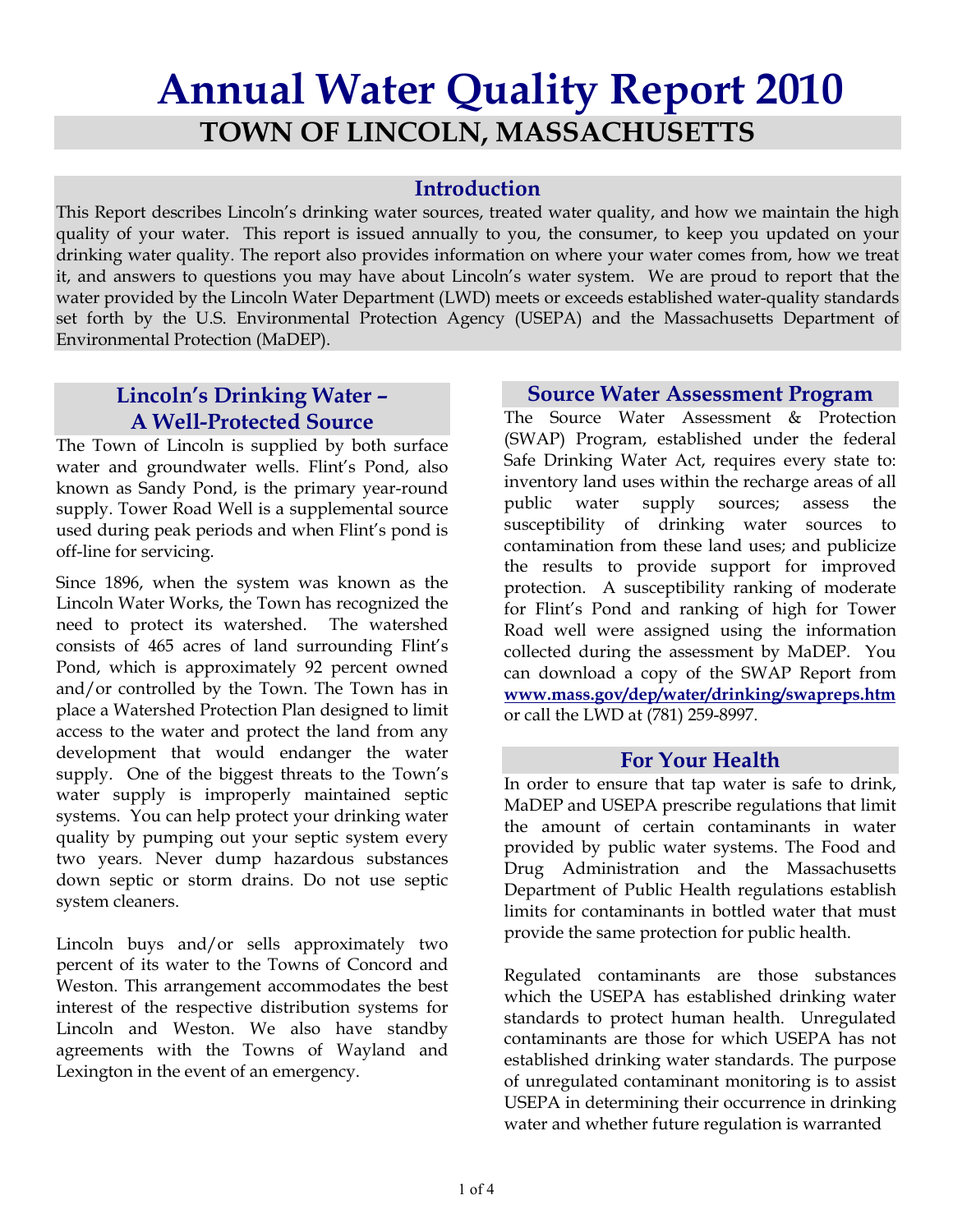## **Information About Drinking Water**

Drinking water, including bottled water, may reasonably be expected to contain at least small amounts of some contaminants. The presence of contaminants does not necessarily indicate that water poses a health risk. However, some people may be more vulnerable to contaminants than the general population. Immuno-compromised persons, such as persons with cancer undergoing chemotherapy, persons who have undergone organ transplants, people with HIV/AIDS or other immune system disorders, some elderly, and infants can be particularly at risk from infections. These people should seek advice about drinking water from their health care provider. More information about contaminants and potential health effects can be obtained by calling the USEPA's Safe Drinking Water Hotline (1-800-426- 4791).

The sources of drinking water generally include rivers, lakes, streams, ponds, reservoirs, springs and wells. Because water is the universal solvent, it dissolves naturally-occurring minerals, and, in some cases, radioactive material, and can pick up substances resulting from the presence of animals or from human activity as it travels over the surface of the land or through the ground. Contaminants that can be present include:

- *Microbial contaminants,* such as viruses and bacteria, which may come from septic systems and wildlife.
- *Inorganic contaminants*, such as salts and metals, which can be naturally occurring or result from urban storm water runoff, industrial or domestic wastewater discharges.
- *Pesticides and herbicides,* which may come from a variety of sources such as agriculture, urban storm water runoff and residential uses.
- *Radioactive contaminants*, may be naturally occurring or be the result of oil and gas production and mining activities.

• *Organic chemical contaminants*, including synthetic and volatile organic chemicals, which are byproducts of industrial processes and petroleum production, and can also come from gas stations, urban storm water runoff, and septic systems.

If present, elevated levels of lead can cause serious health problems, especially for pregnant women and young children. Lead in drinking water is primarily from materials and components associated with service lines and home plumbing. LWD is responsible for providing high quality drinking water, but cannot control the variety of materials used in plumbing components. When your water has been sitting for several hours, you can minimize the potential for lead exposure by flushing your tap for 30 seconds to 2 minutes before using water for drinking or cooking. If you are concerned about lead in your water, you may wish to have your water tested. Information on lead in drinking water, testing methods, and steps you can take to minimize exposure is available from the Safe Drinking Water Hotline or at **http://www.epa.gov/safewater/lead**.

#### **How Can I Learn More?**

LWD's Superintendent, Gregory Woods, and staff are available **Monday – Friday**, from **7:00 A.M. - 3:30 P.M**., to answer questions and provide assistance at the following telephone numbers: (**781) 259-8997** and **(781) 259-1329.** You can also check the Town's website at **http://www.lincolntown.org**. Lincoln's Public Water System I.D. # is: **3157000**.

#### **Water Rates**

**\$5.07** per 1,000 gallons for usage **under 48,000**  gallons.

**\$7.79** per 1,000 gallons for usage **over 48,000**  gallons (up to 90,000 gallons).

**\$16.68** per 1,000 gallons for usage **over 90,000** gallons.

**\$16.68** per 1,000 gallons for **ALL irrigation only**  meters.

Rates based on a semiannual billing period. Base Charge + Usage = Total Amount Due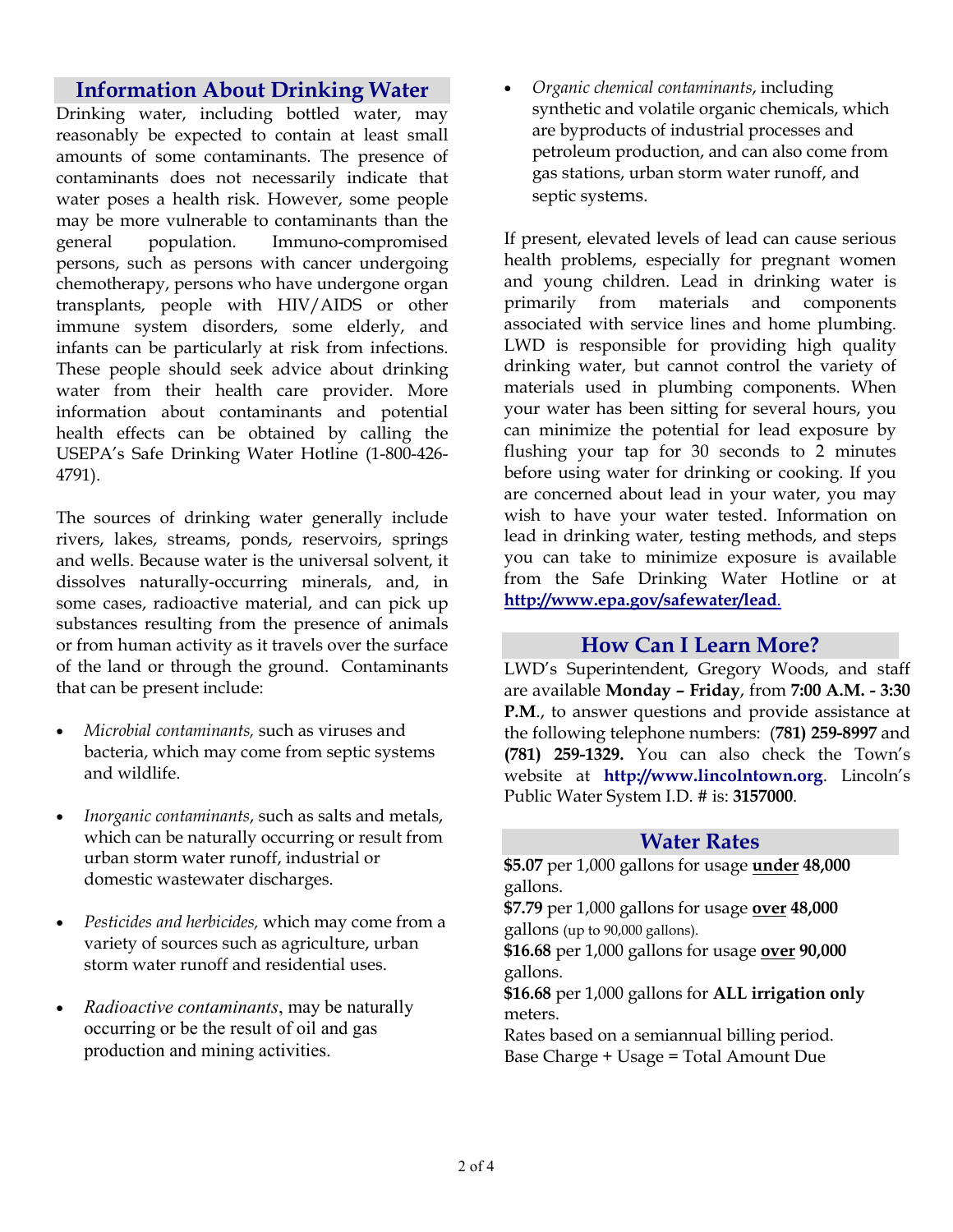#### **Mandatory Water Use Restriction**

The MaDEP, through its Water Management Act permitting process, has imposed limits on the amount of water towns are allowed to withdrawal from their respective watersheds. Lincoln's permit was issued in February, 2010 and includes a drastic reduction in our water allocation starting in 2014. The State has also required that the Town reduce individual water consumption to the 65 gallons per person per day performance standard by December 31, 2011. Due to last year's hot summer, Lincoln's average usage was 80 gallons per person per day. To meet the new permit requirements, the Town must implement a **mandatory** outdoor water conservation measure from May 1st through September 30th.

The water conservation restriction will consist of an odd/even water schedule for all nonessential outdoor watering. House addresses that end with an even number may water on Tuesday and/or Thursday. Houses addresses that end with an odd number may water on Wednesday and/or Friday. There will be no nonessential outdoor watering Saturday, Sunday or Monday. Watering will not be permitted on any day between 7 AM and 7 PM; thus it is allowed only in the late evenings and early mornings.

Restricted outdoor watering activities include irrigation of lawns via sprinklers or automatic irrigation systems, washing of vehicles, and washing of exterior building surfaces, parking lots, driveways or sidewalks. Watering of lawns, gardens, flowers or ornamental plants by means of a hand held hose or bucket is not subject to the restriction.

LWD staff will be monitoring sprinkler use in Town and will stop to remind residents of the policy. A second notice will result in a \$50 fine, and subsequent violations will be a \$100 fine.

#### **Conservation Tips**

- Install an electronic moisture sensor on your sprinkler system.
- Water only once or twice a week.
- Run your washing machine only when full.
- Run your dish washer only when full.
- Check and fix leaks in outdoor hoses and pipes.

#### **How to Read Your Meter**

The Department encourages you to monitor your water use by regularly reading your water meter. Your meter is typically located in the basement on the side of the house closest to the street but could be in a utility closet or outside in a meter pit. The register located on the meter face records the



number of gallons that have passed through the meter. The red needle sweeps around the meter face and for every full revolution of the needle the register records the 10 gallon increment. In this example, the meter

reading is 280,832 gallons. The small triangle on the left side will spin when any amount of water is flowing and is a good indicator to watch to determine if you have a leak in your house.

You should record your meter reading at regular intervals (weekly or monthly), especially if you have an automated sprinkler system. Subtract the new meter reading from the previous reading to calculate your water consumption for that period. The MaDEP regulations states that, averaged over a one year period, individuals should use no more than 65 gallons per day.

#### **Water Treatment**

The original Sandy Pond Treatment Plant was constructed in 1993 to disinfect the raw water prior to delivery to the residents of Lincoln. The installation of a Siemens micro-filtration membrane plant in 2003 both increased the quality of the treated water and further safeguarded the residents from such microorganisms as bacteria and viruses.

Depending on the source location, LWD adds a very low concentration of either potassium hydroxide or sodium hydroxide to the drinking water in order to increase the pH of the water and reduce its natural corrosiveness. Chlorine is added as a disinfectant at the Flint's Pond facility and fluoride is added at both the treatment plant and the Tower Road well to aid in dental health and hygiene. Zinc orthophosphate is also added at both sites for corrosion control and to reduce levels of iron and manganese.